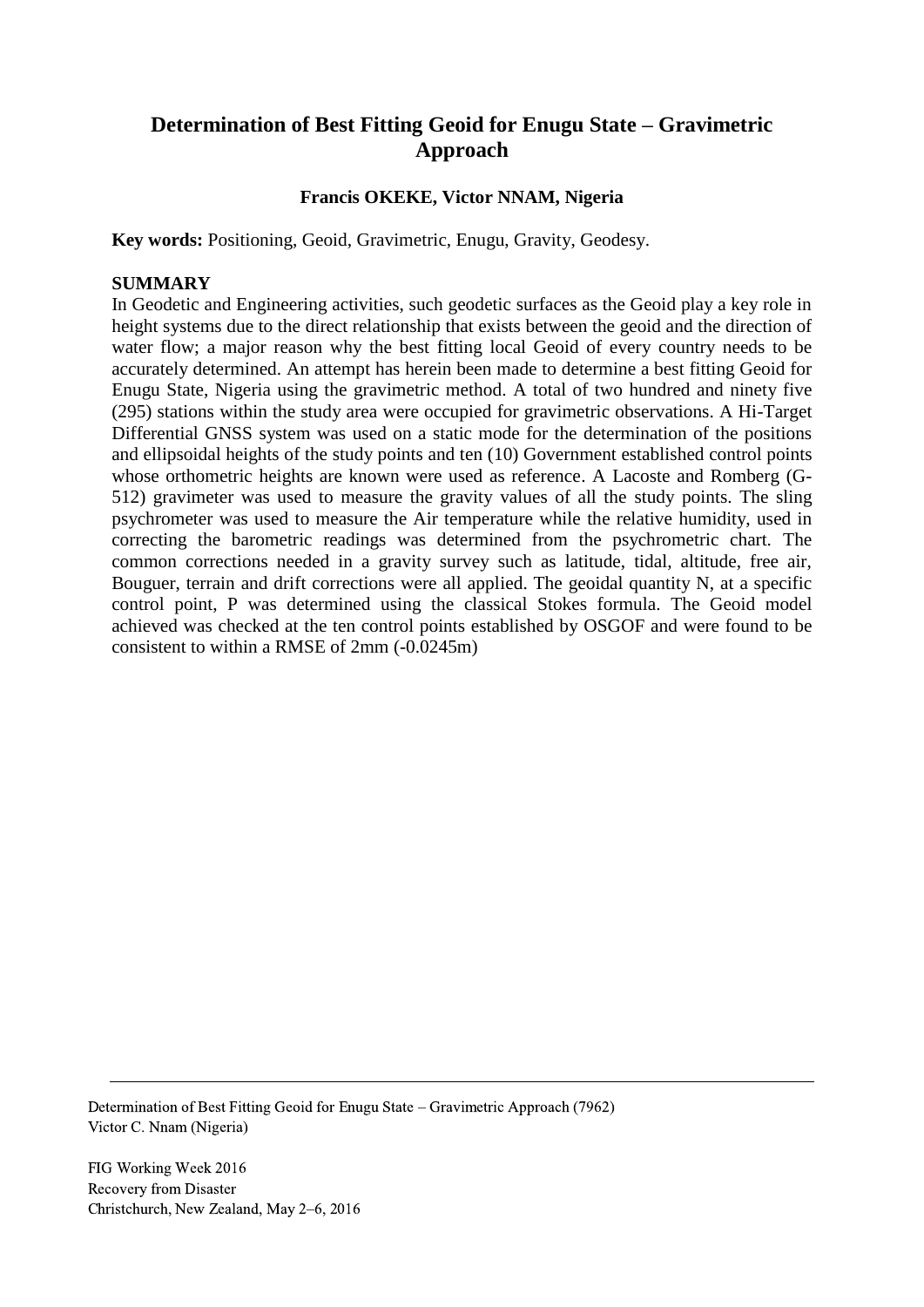# **Determination of Best Fitting Geoid for Enugu State – Gravimetric Approach**

## **Francis OKEKE, Victor NNAM, Nigeria.**

**Key words:** Positioning, Geoid, Gravimetric, Enugu, Gravity, Geodesy.

#### **1.0 INTRODUCTION**

In recent times, we all have witnessed series of Natural disasters nationally and internationally; these adverse natural occurrences have ravaged physical developments in many parts of the globe and have cost the international community millions of dollars. However, these disasters have raised concerns internationally about sustainable development. Disaster recovery projects require sustainable and reliable geodetic infrastructure which should be based on accurately determined geodetic surfaces; these are the frameworks that enhance the reliability of geographic data for the spatial information management. Orthometric Height, the height of a point above the Geoid is one of the main variables of any spatial information system. This is why it is required for many physical and practical purposes. Orthometric Heights are obtained through the process of Geodetic Levelling; a very tedious, rigorous and expensive method. Global Navigation Satellite System (GNSS) on the other hand, provide an alternative means of determining this quantity (Onwuzuligbo C. U. 2011) although what it directly measures is the ellipsoidal height. With the knowledge of the ellipsoidal height of a point from GNSS observations, the Orthometric height of the same point can be determined if the geoidal undulation of the point is known (Figure 1).



N (Geoid Height) = Distance from  $Q$  to  $P_0$ <br>H (Orthometric Height) = Distance from P to  $P_0$ 

*Figure 1: Relationship between the Geoid height, N, the ellipsoidal height, h and the Orthometric height, H. N = h – H. (Source: Ono, M. N. (2009))*

This method of obtaining Orthometric height has been adopted by many nations around the world. This is because the approach is fast, less tedious in difficult terrain and relatively cheap when compared to the geodetic levelling technique.

Depending on data availability and accuracy requirements, there are many principle approaches for determining Geoid models; some of the approaches are gravimetric method, geometric method and the astrogeodetic method (Ono, M. N. (2009).

The gravimetric method is achieved by making gravity measurements and applying the remove-restore (RR) procedure in the determination of a local and regional gravimetric Geoid.

Determination of Best Fitting Geoid for Enugu State – Gravimetric Approach (7962) Victor C. Nnam (Nigeria)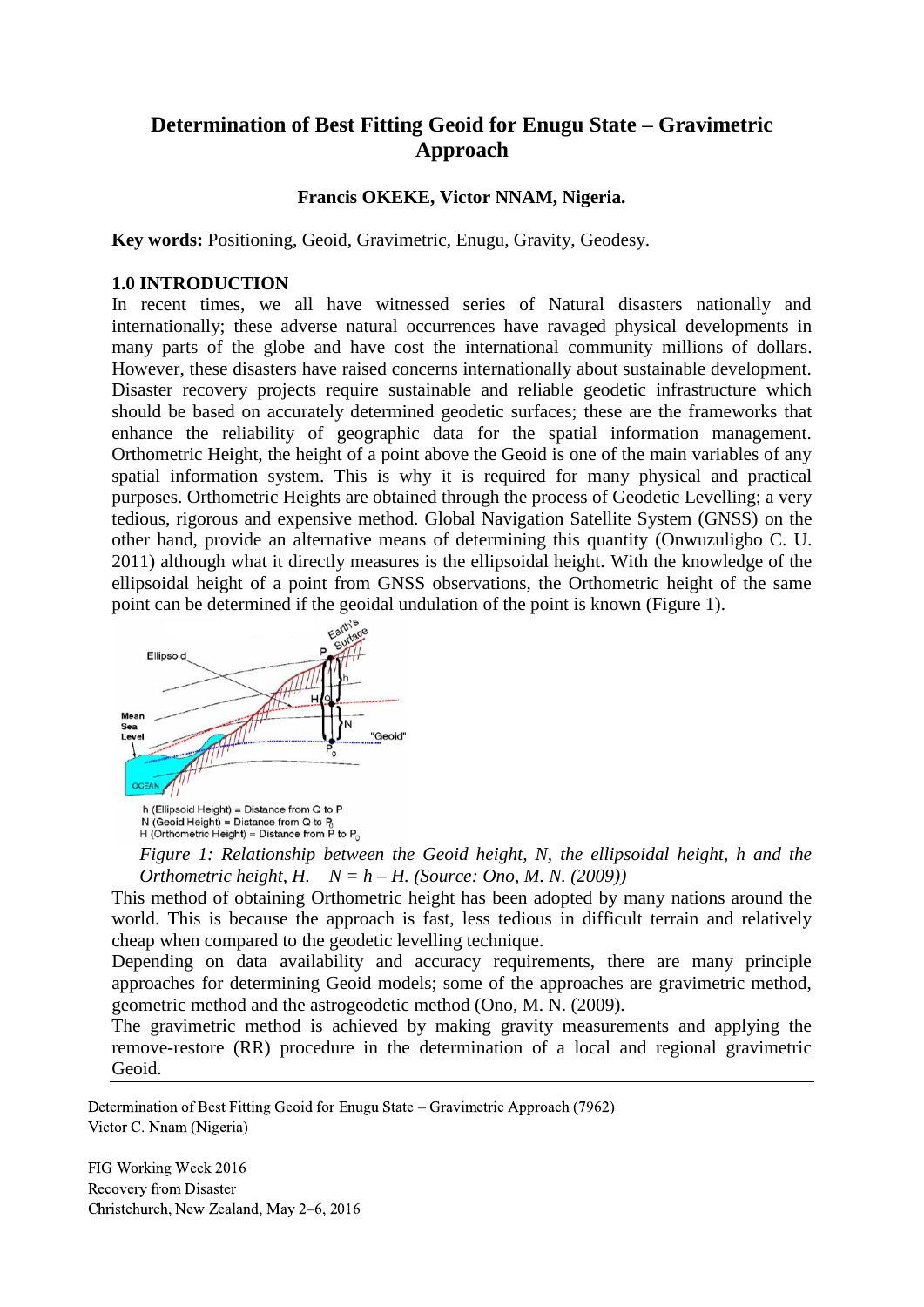Stoke's classical approach to the determination of gravity field parameters from gravity magnitude observation is based on the solution of the eternal boundary value problem for the disturbing potential "T" generally known as the Brun's formula (Equation 1)

$$
N = \frac{T}{\gamma} \tag{1}
$$

Given the stokes formulation (equation 2)

$$
N = \frac{R}{4\pi\gamma_m} \int_{0}^{2\pi} \int_{0}^{2\pi} (\Delta g_0) f(\psi) \sin \psi \delta \psi \delta \alpha
$$
 (2)

Where  $\psi$  = function of the spherical distance between the computation point P and the dummy point Q.

 $\alpha$  is the azimuth Q at P

 $\gamma_m$  is a mean value normal gravity and R is a mean Radius

 $\Delta g_0$  is the mean value of g over the area bounded by  $\phi'$ ,  $\phi' + \delta \phi'$ ,  $\lambda'$  and  $\lambda' + \delta \lambda'$ ,

The spectral representation of  $f(\psi)$  is as given in equation 3

$$
f(\psi) = \sum_{2}^{\infty} \frac{2n+1}{n-1} P_n(\cos \psi)
$$
 (3)

Where  $P_n =$  fully - normalized legendre function

Or

$$
f(\psi) = \frac{1}{\sin(\frac{\psi}{2})} - 6\sin(\frac{\psi}{2}) + 1 - 5\cos(\psi) - 3\cos(\psi) \ln(\sin(\frac{\psi}{2}) + \sin^2(\frac{\psi}{2}))
$$
 (4)

N being small,  $\psi$  and  $\alpha$  can be treated as if the earth was a sphere, the potential at P of any mass at Q depends only on the distance PQ. Equation 2 therefore changes to (5)

$$
N = \frac{R}{2\gamma_m} \int_{0}^{\pi} (\Delta g_0) f(\psi) \sin \psi \delta \psi
$$
 (5)

Where:

 $\cos\psi = \sin\varphi \sin\phi' + \cos\phi \cos\phi' \cos(\lambda - \lambda)$ 

Treating the earth as a sphere rather than a spheroid let  $\Delta g_0$  and N be expressed as a series of zonal harmonics with P as pole and the earth's centre of mass as the point at which  $\psi$  is measured.

(6)

#### **2.0 OVERVIEW OF STUDY AREA**

Located in South Eastern Nigeria geo-political zone, Enugu state covers an approximate area of about 7161 sq Km and has a population of about 3,267,837 people and density of about  $460/\text{km}^2$  (2006 Census). The centre coordinates of the capital being [6°30′N](https://tools.wmflabs.org/geohack/geohack.php?pagename=Enugu_State¶ms=6_30_N_7_30_E_region:NG_type:adm1st) 7°30′E.

Determination of Best Fitting Geoid for Enugu State – Gravimetric Approach (7962) Victor C. Nnam (Nigeria)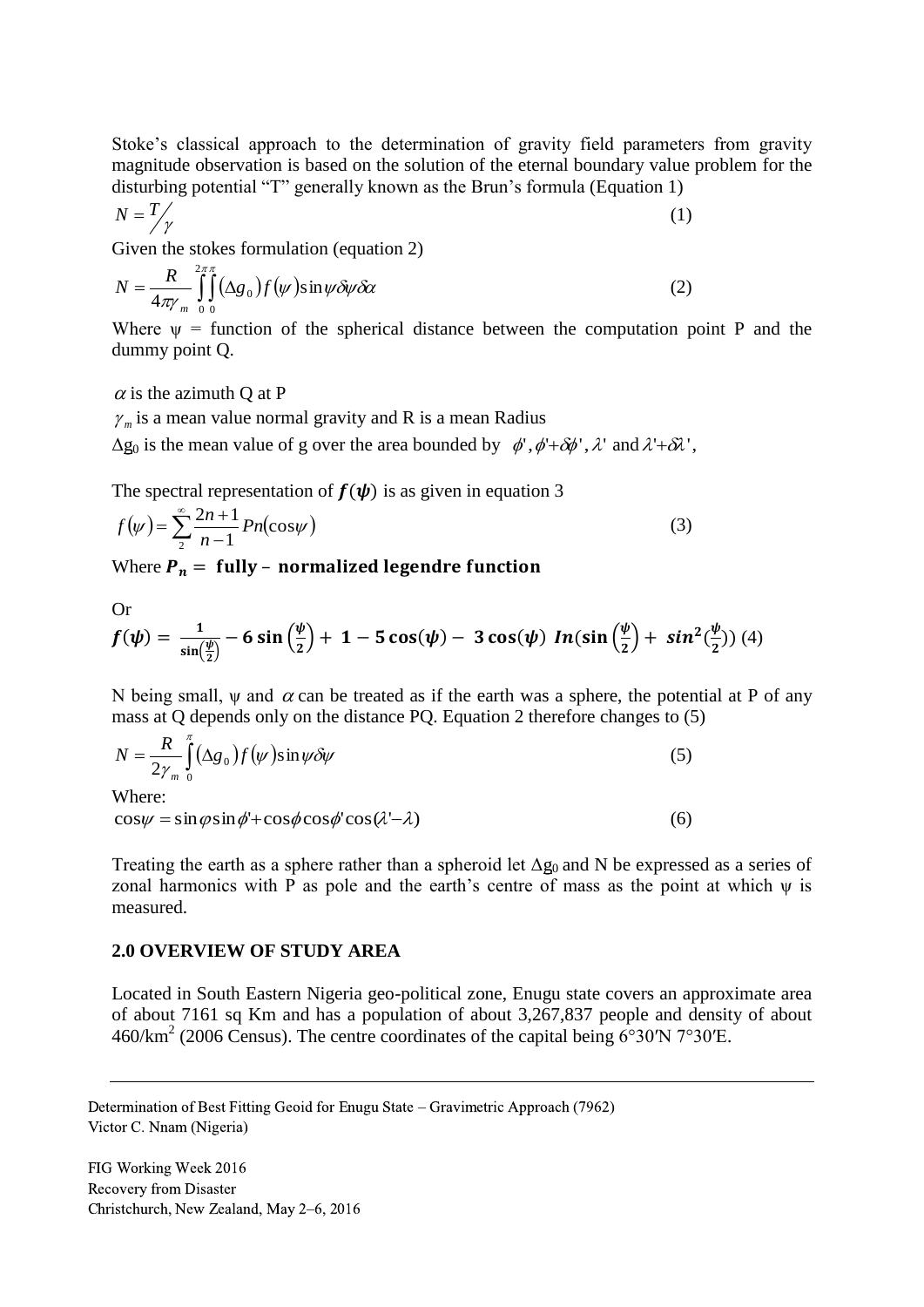

*Figure 2: Maps showing Nigeria and an extraction of the study area, Enugu State.*

# **3.0 METHODOLOGY**

The gravimetric method of Geoid determination was applied. A total of two hundred and ninety five (295) stations within the study area were occupied for gravimetric observation and most of them are all along accessible roads and tracks. The Gravity measurements were carried out by field party and experts from the National Geological Survey Agency (NGSA), Nigeria. A gravity base station at Nkalagu was used as well as the base station at the General Post-Office Enugu as control. Thirty-six base stations were established during the course of this survey. A Lacoste and Romberg (G-512) gravimeter was used to measure the gravity values of all the two hundred and ninety five (295). A Hi-Target Differential GNSS system was used on a static mode for the determination of the positions and ellipsoidal heights of the points. 10 control points whose orthometric heights are known were used as reference; these points were established by the Office of the Surveyor General of the Federation (OSGOF) by highly accurate spirit levelling before the study. The sling psychrometer was used to measure

Determination of Best Fitting Geoid for Enugu State – Gravimetric Approach (7962) Victor C. Nnam (Nigeria)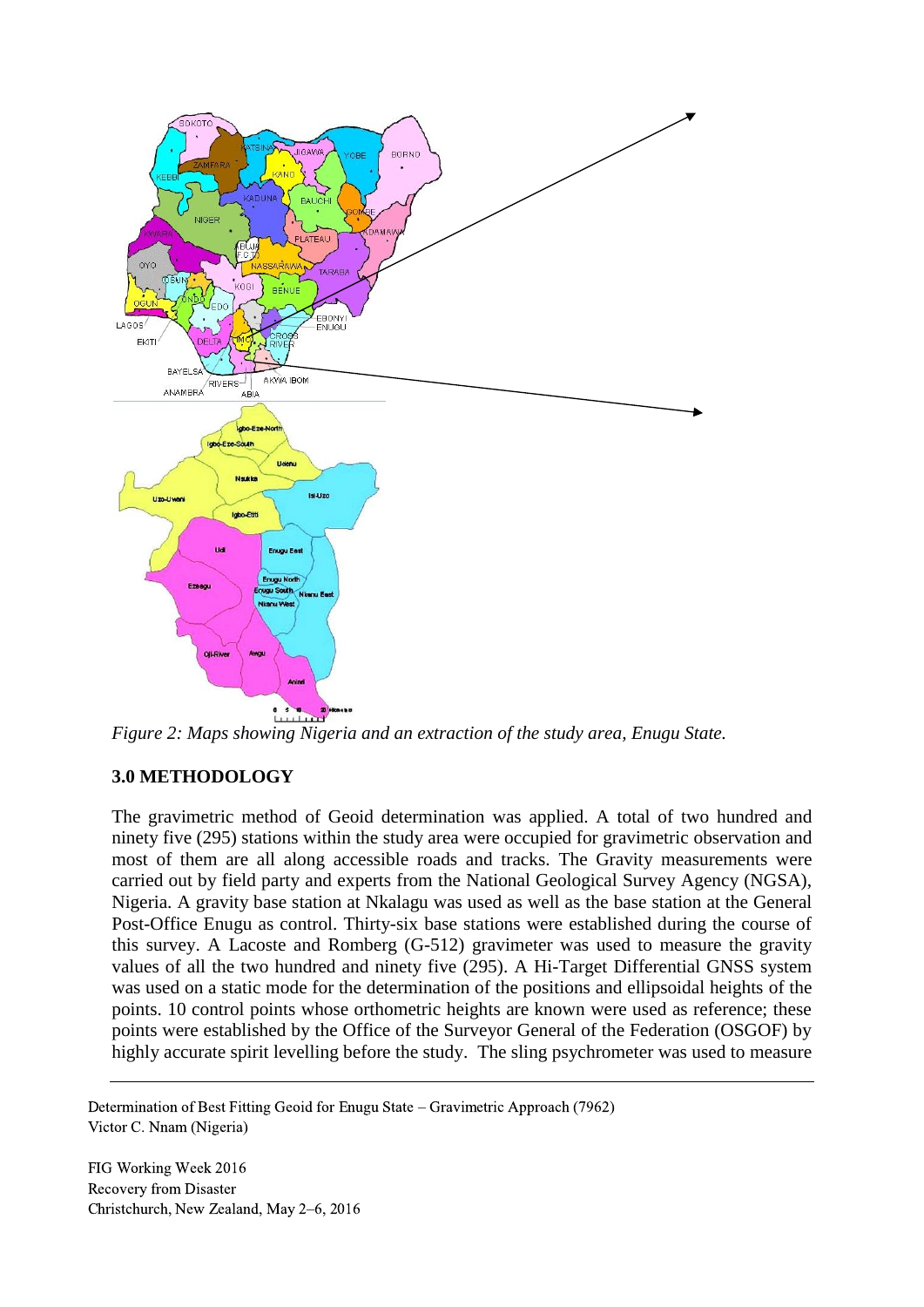the Air temperature while the relative humidity, used in correcting the barometric readings was determined from the psychrometric chart. The common corrections needed in a gravity survey such as the corrections for latitude, tide, altitude, free air, Bouguer, terrain and drift corrections were all applied accordingly. Normal gravity on the surface of the reference ellipsoid (WGS84) was computed using the closed form formula given in equation 7 (Meyer et al, 2005) in-order to enhance the computation of gravity anormaly required as major input for evaluating the stokes integral.

 $\gamma = 978032.67714 \left( \frac{1+0.00193185138639sin^2 \phi}{1+0.002660427929942sin^2 \phi} \right)$  $\frac{1+0.0019518515865951t}{1-0.00669437999013\sin^2\phi} mgals$  (7)

The geoidal quantity N, at a specific control point, P was determined using the classical Stokes formulae, the Gravity anomaly data obtained from the gravimetric observations was used in the evaluation using the stokes formula in a mat lab program developed for this study. Thus the orthometric heights of the two hundred and ninety five (295) stations were determined.

# **4.0 DATA USED**

Some of the required data for this study include:

- **1.** Gravity data observed by the National Geological Survey Agency (NGSA), Nigeria. These data include absolute gravity and gravity anomaly of each station.
- 2. The geodetic coordinates (*ɸ, λ, h)* of existing Government Control points in the area.
- 3. The 1:5000 topographic map of the study area
- 4. Parameters of the reference ellipsoid: Angular Unit: Degree (0.017453292); Prime Meridian: Greenwich (0.00000)Φ0; Datum: D\_WGS\_1984(Minna Datum); Spheroid: WGS\_1984; Semimajor Axis: 6378137.0000 b; Semiminor Axis: 6356752.3142451 a; Inverse Flattening: 298.2572235 1/f

# **5.0 RESULTS**

This study was able to achieve results which are shown in this paper. It achieved database of the two hundred and ninety five (295) stations within the study area, their rectangular coordinates, longitude, latitudes, Normal Gravity, Gravity anomaly, Orthometric Heights and Ellipsoidal Heights (Figures  $3 - 10$ ).

As a result from a part of an on-going research to determining the hybrid of the study area, the resultant information shall be integrated into the process for completion of the research. The results shall also be submitted to the state and federal authorities.

### **6.0 ANALYSIS OF RESULTS**

The orthometric heights of the known control points and that which was realised from the gravimetric Geoid model were compared. The Standard Deviation is -0.2457m whiles the Root mean square Error (RMSE) is -0.02457m. The results of the statistical analyses show consistency in the results of the study see table 1 below.

Determination of Best Fitting Geoid for Enugu State – Gravimetric Approach (7962) Victor C. Nnam (Nigeria)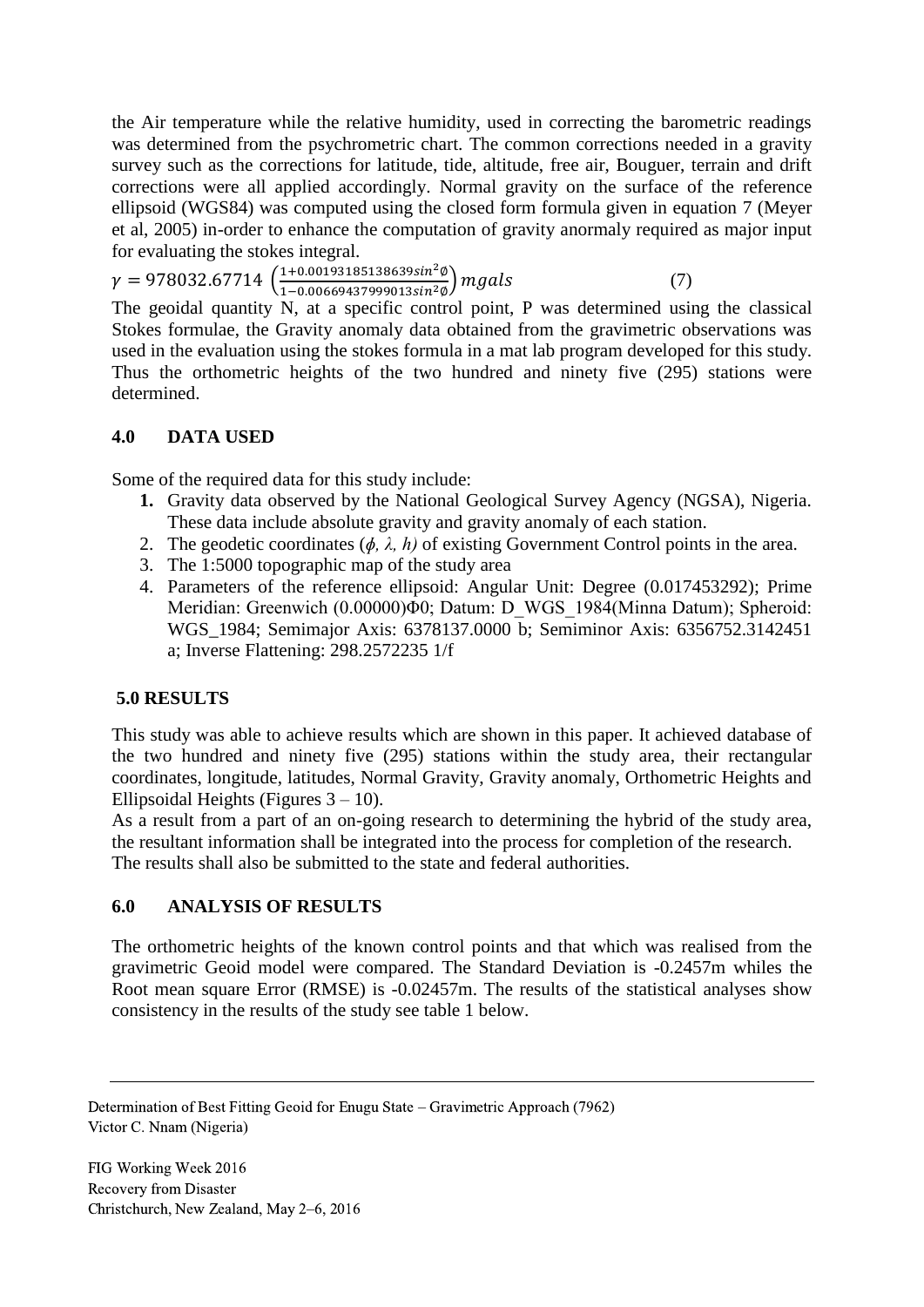|                                      | <b>Model determined</b>    | <b>Geometric</b>   |            |
|--------------------------------------|----------------------------|--------------------|------------|
| <b>CONTROL</b>                       | <b>Orthometric Heights</b> | <b>Orthometric</b> |            |
| ID                                   | (m)                        | Height(m)          | Diff(m)    |
| <b>XSV650</b>                        | 338.941                    | 338.8818           | $-0.0582$  |
| <b>XSV652</b>                        | 138.269                    | 137.5813           | $-0.6877$  |
| <b>XSV649</b>                        | 152.770                    | 152.5444           | $-0.2256$  |
| <b>XSV653</b>                        | 236.973                    | 237.1333           | 0.1603     |
| <b>XSV655</b>                        | 439.886                    | 439.7824           | $-0.1036$  |
| <b>XSV796</b>                        | 145.213                    | 145.2967           | 0.0837     |
| XSV653AZ                             | 239.495                    | 239.6504           | 0.1554     |
| XSV795AZ                             | 131.398                    | 131.4955           | 0.0975     |
| <b>XSV 909</b>                       | 91.672                     | 91.6841            | 0.0975     |
| <b>XSV999</b>                        | 344.685                    | 344.9231           | 0.235      |
| <b>Standard Deviation (SD)</b>       |                            |                    | $-0.2457$  |
| <b>Root mean square Error (RMSE)</b> |                            |                    | $-0.02457$ |

Table 1 Comparison of orthometric heights of the known control points and the values realised from the gravimetric Geoid. This is an extract from the main database.



*Figure 3: A graphical comparison of the Ellipsoidal, Geoid and Orthometric heights.*

Determination of Best Fitting Geoid for Enugu State – Gravimetric Approach (7962) Victor C. Nnam (Nigeria)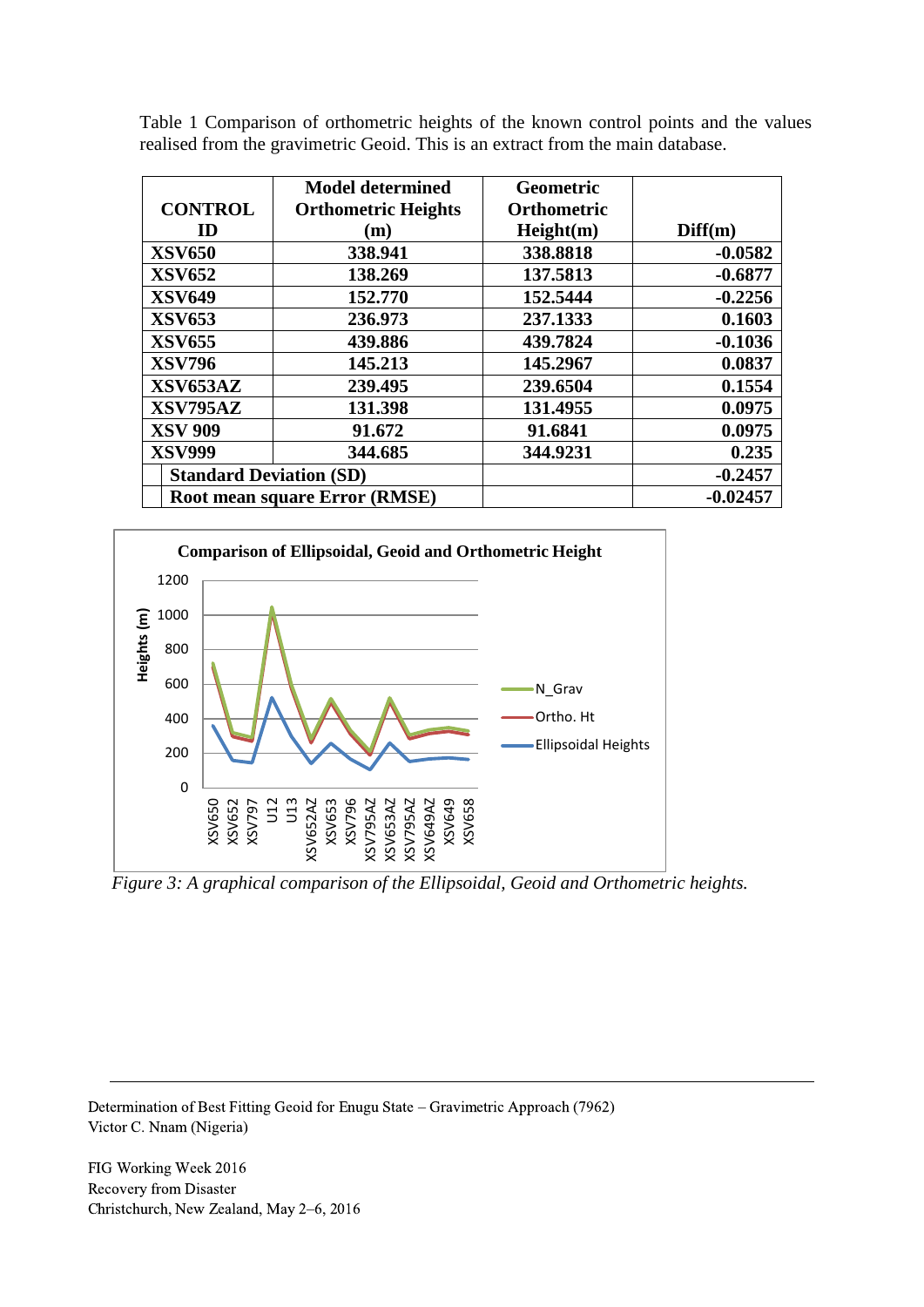

*Figure 4: Contour Plot of Ellipsoidal Heights obtained via GNSS post processed static observations within the study area*



Determination of Best Fitting Geoid for Enugu State – Gravimetric Approach (7962) Victor C. Nnam (Nigeria)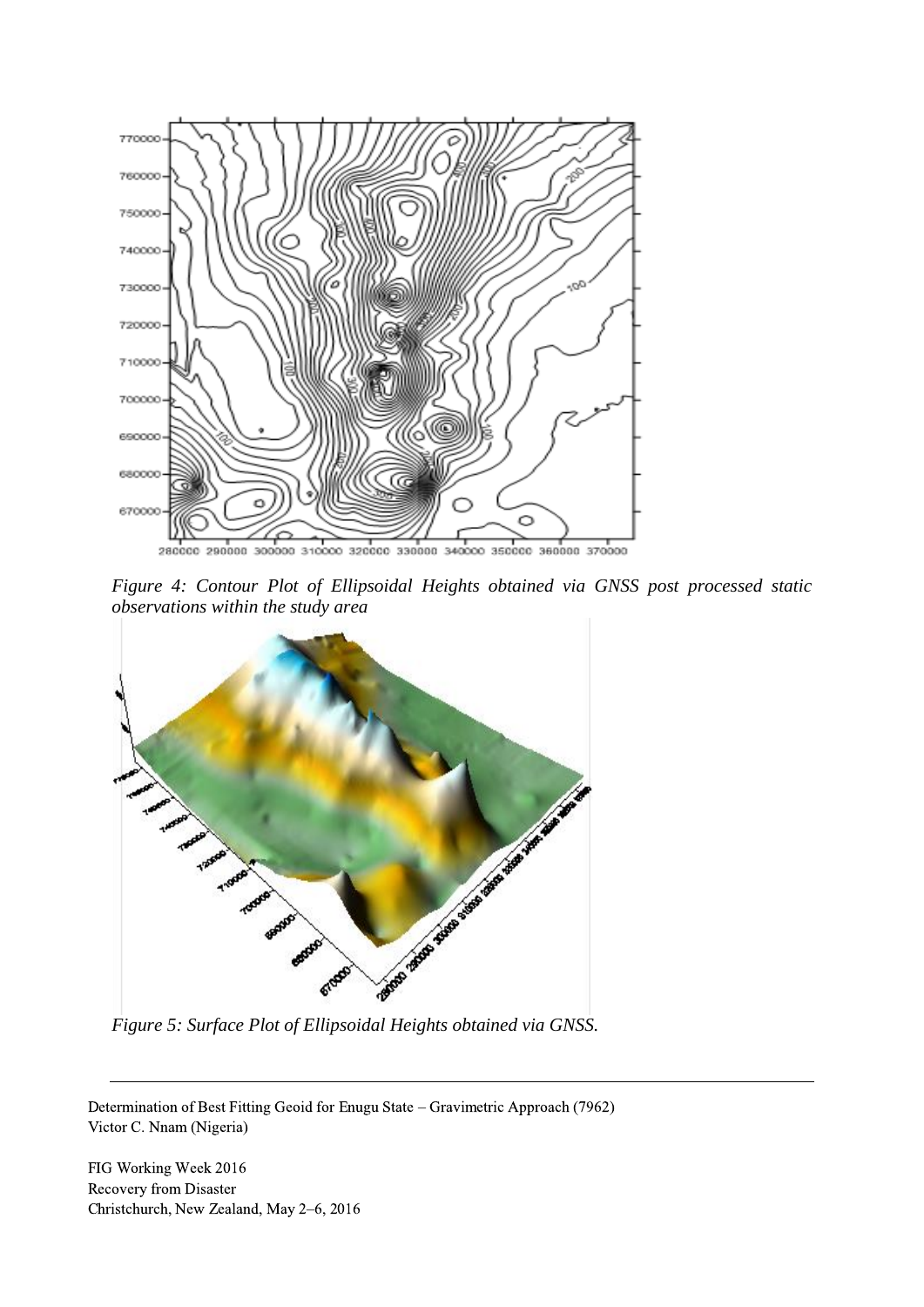





*Figure 7: Contour Plot of Gravimetric Geoidal Undulation within the study area*

Determination of Best Fitting Geoid for Enugu State – Gravimetric Approach (7962) Victor C. Nnam (Nigeria)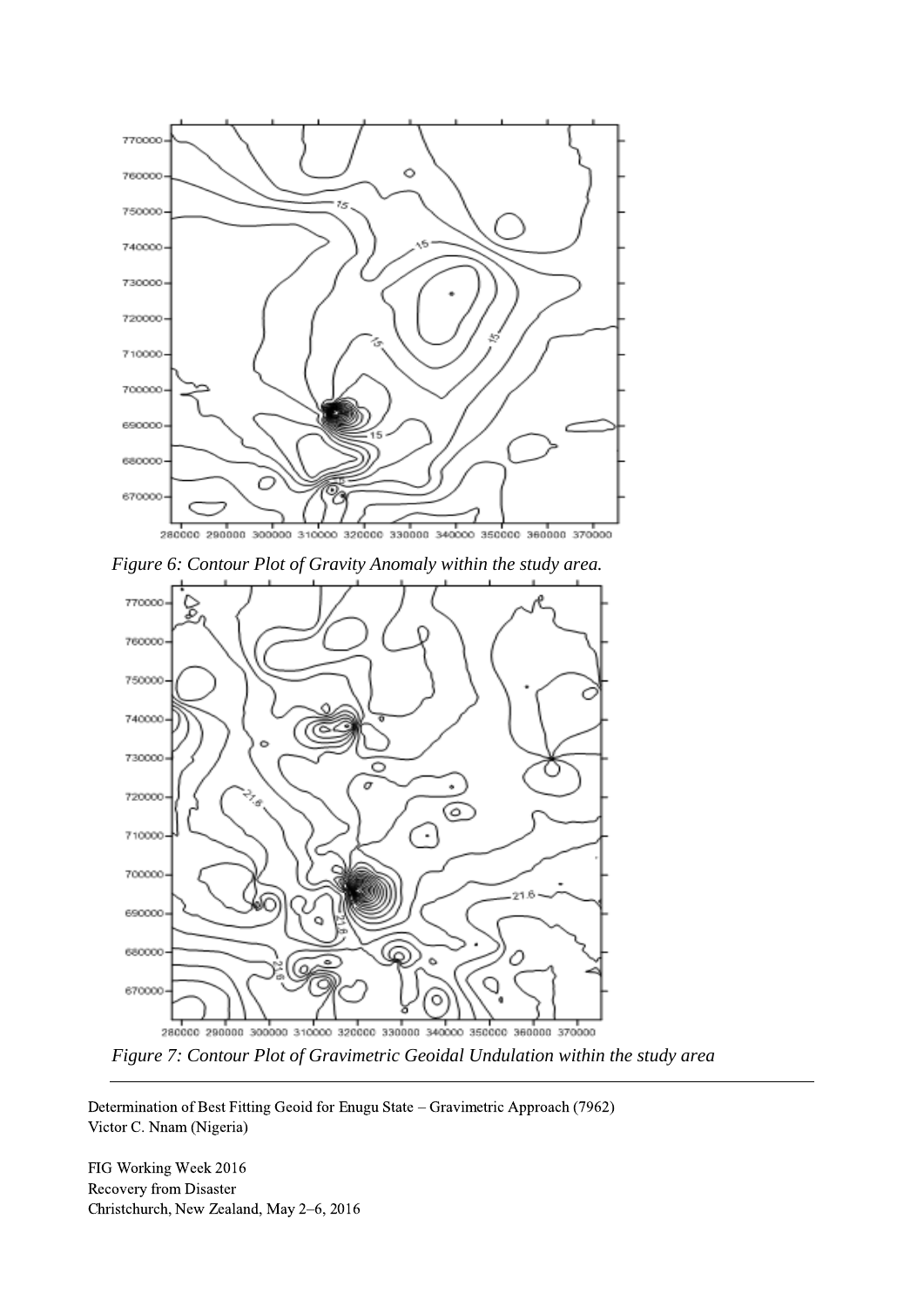



*Figure 9: Contour plot of Orthometric heights derived from Gravimetric Geoid model of the study area.*

Determination of Best Fitting Geoid for Enugu State – Gravimetric Approach (7962) Victor C. Nnam (Nigeria)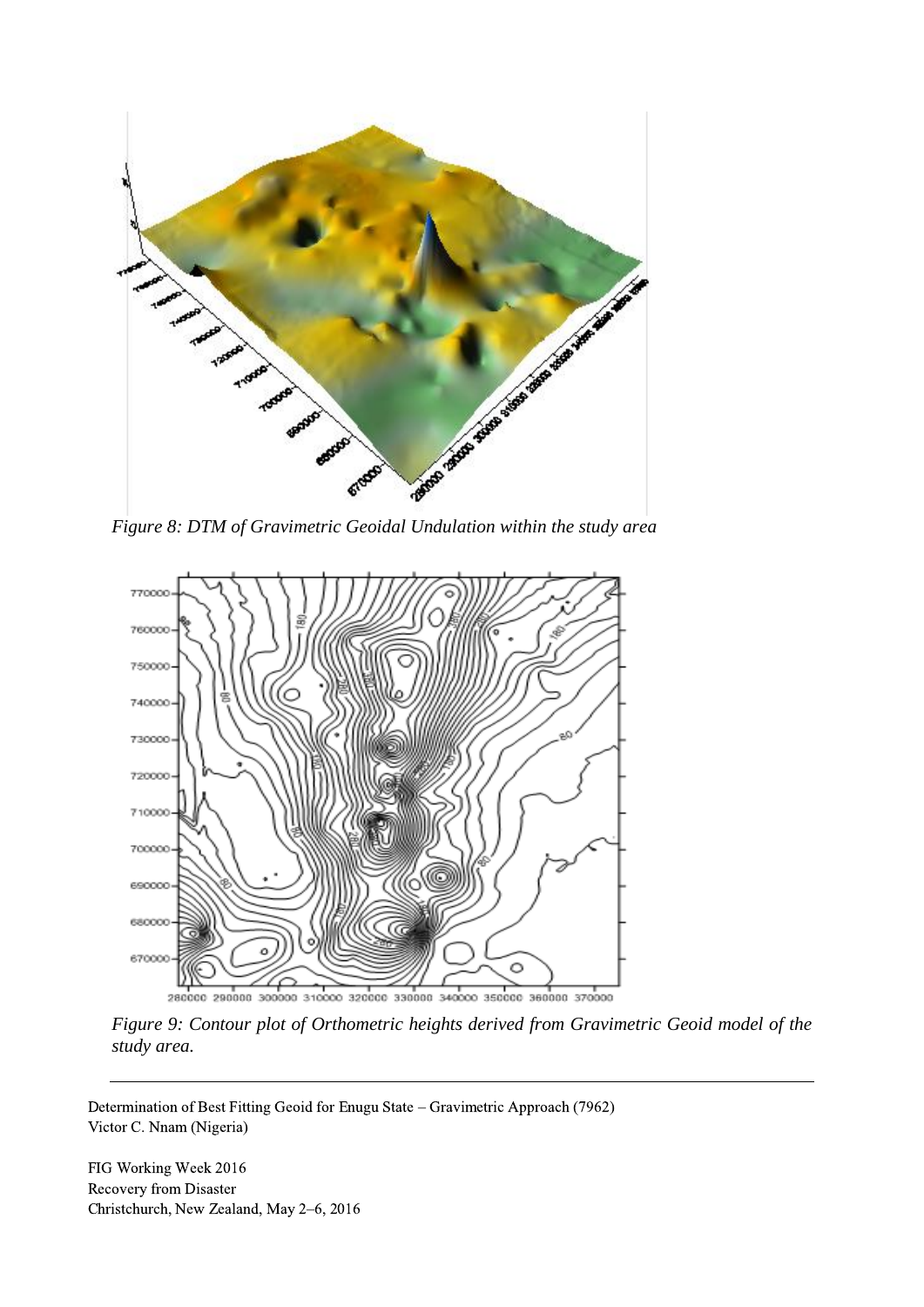



Figure 3 above shows a graphical comparison of the Ellipsoidal, Geoidal and Orthometric heights In figure 6 above (Gravity anomaly), we observe the inverse relationship between altitudes and normal gravity; that is why areas of higher altitudes like the Udi hills/Ridge have lower normal gravity while areas of lower altitudes have higher normal gravity; in the 3D model, it shows mountains as depressions and valleys as elevations. Figure 4 and 5 above show the contour map and terrain model of the ellipsoidal heights, the result shows consistency with the physical terrain form of the study area. The difference between the orthometric heights (shown in figures 9 and 10) and the ellipsoidal heights (shown in Figures 5 and 6) is the Geoid undulation (shown in figures 7 and 8 above). Figure 8 has a contour interval of 0.1m. The contour interval in figure 4 and 9 are 20m. In figure 10, we can observe that high land/ridge which runs through the centre of map from north to south is the Udi hills which runs from part of Nsukka through Udi and Nkanu and ended in Awgu. These terrain models shown above explains to us the reasons why the Geoid has no direct relationship with the land form and therefore does not get affected by changes on the earth surface.

# **7.0 CONCLUSION**

In order to determine the gravimetric Geoid model of the study area, gravimetric observations were made and the classical stokes formula has been applied to obtain the Geoid undulations which were added to the ellipsoidal heights to get orthometric Heights. Results obtained were compared and a standard deviation of 2.5cm obtained.

The gravimetric method has proven to be a veritable tool for regional geoid modelling even in highly undulating terrains (as is the case within the study area).

Determination of Best Fitting Geoid for Enugu State – Gravimetric Approach (7962) Victor C. Nnam (Nigeria)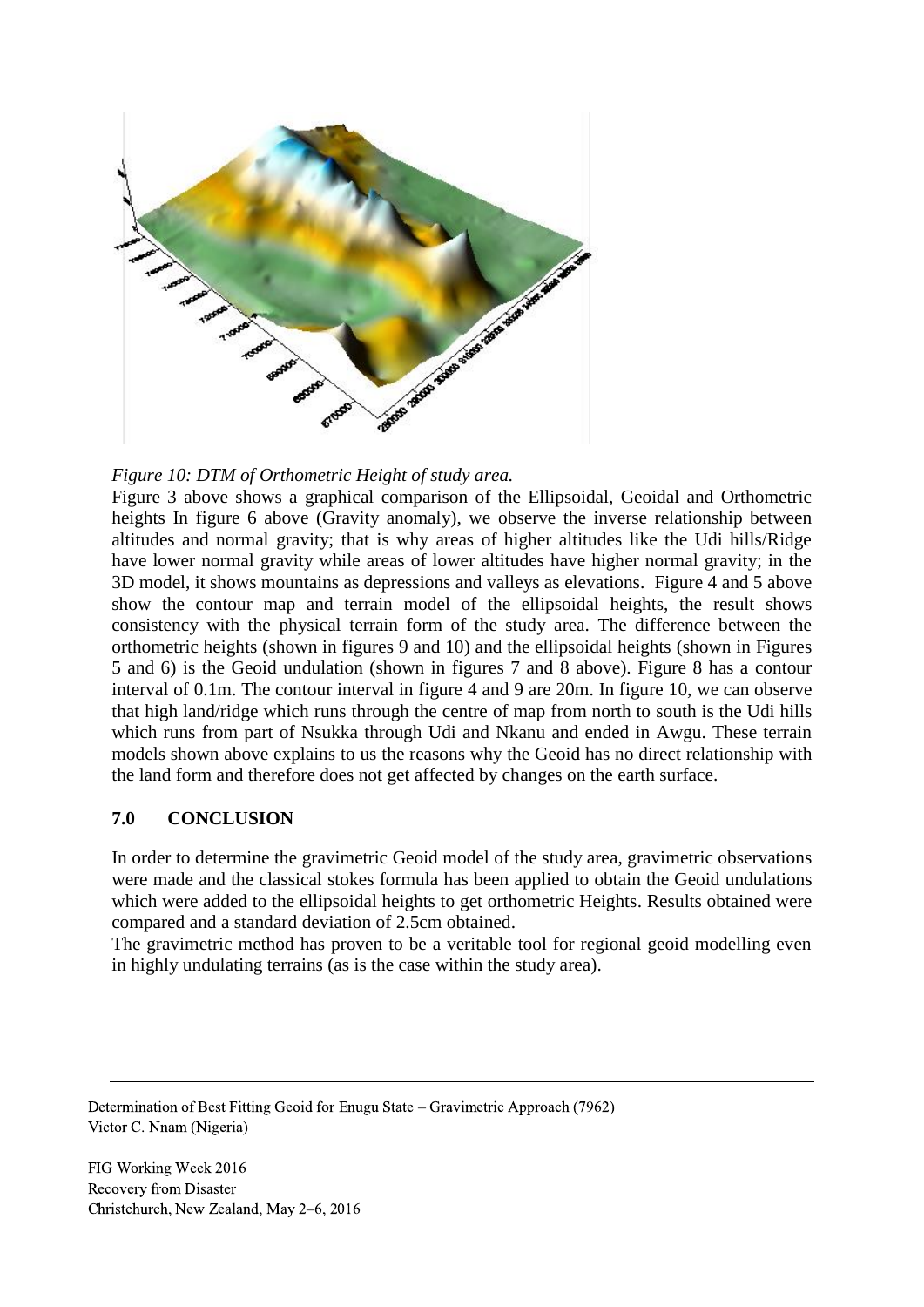#### **REFERENCES**

Bomford, G (1980): Geodesy. Fourth edition.Clarendon press. Oxford.

- Chen, Y. and Yang, Z. (2001) "A Hybrid Method to Determine the Hong Kong Geoid", International Conference, FIG Working Week 2001, Seoul, Korea, 6-11 May 2001.
- Erol, B. and Çelik, R. N (2004) TS7.3 Precise Local Geoid Determination to Make GPS Technique More Effective in Practical Applications of Geodesy FIG Working Week 2004 Athens, Greece, May 22-27, 2004

Emelife C. U. (2014), Practical Local Geoid Modelling For Awka and Environs using Gravimetric Method. A project presented in Fulfillment for the award of Masters of science Degree in Surveying and Geoinformatics. Department of Surveying and Geoinformatics, Nnamdi Azikiwe University, Awka Anambra State, Nigeria.

Fubara, D.M J., Fajemirokun, F.A (2011): "Geodesy: The Backbone of the science of Geoinformatics Journal of Contemporary Issues in Surveying and Geoinformatics. 2011 *Gravity,Geoid and Marine geodesy*. IAG Symposium Series, volume 117, 621–628, Springer Verlag.

Heiskanen, W. A., Moritz, H. (1967): Physical Geodesy W.H. Freeman and Company San Francisco.

- Hofmann-Wellenhof, B and Moritz H. (2005): Physical Geodesy,  $2^{nd}$  Edition. Springerwein Newyork.
- Hirvonen, R. (1960): New Theory of the Gravimetric Geodesy. Publications of the Isostatic Institute of the IAG, 32, Helsinki..

Ono, M. N. (2009) On Problems of Coordinates, Coordinate Systems and Transformation Parameters in Local Map Production, Updates and Revisions in Nigeria FIG Working Week 2009. Surveyors Key Role in Accelerated Development Eilat, Israel, 3–8 May, 2009.

Onwuzuligbo C. U. (2011), Realisation of local Geoid Model of a Section of Nnamdi Azikiwe University, Awka Using the GPS/levelling Method. A project presented in Fulfillment for the award of Masters of Science Degree in Surveying and Geoinformatics. Department of Surveying and Geoinformatics, Nnamdi Azikiwe University, Awka Anambra State, Nigeria.

Determination of Best Fitting Geoid for Enugu State – Gravimetric Approach (7962) Victor C. Nnam (Nigeria)